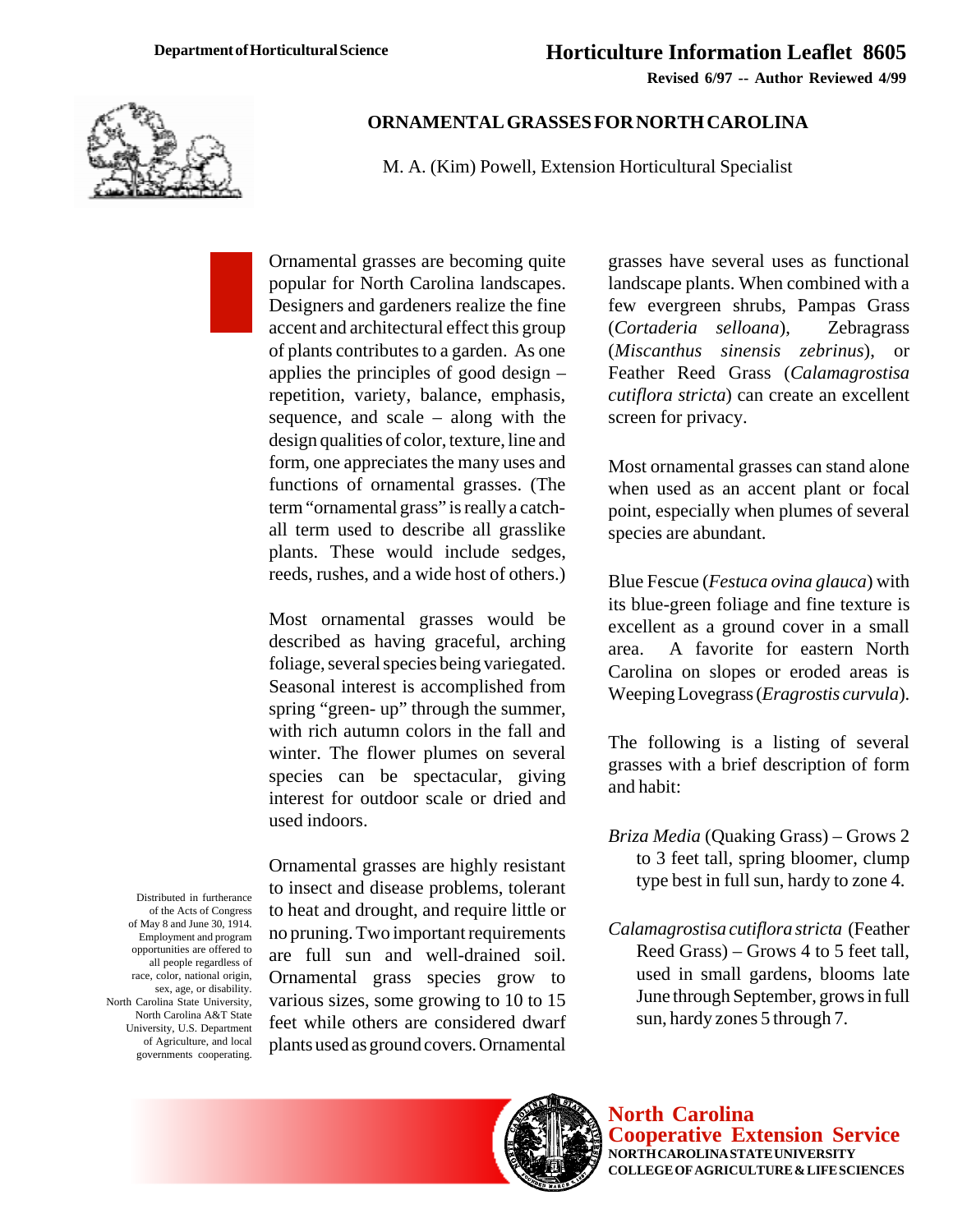- *Carex glauca* (Blue Gray Sedge) Excellent compact ground cover grows to 10 inches without clipping.
- *Carex pendula* (Sedge) Mounded-clump type ornamental grass best used as a ground cover. Plant 12 to 15 inches on center either as a mass planting or as a border.
- *Cortaderia selloana* (Pampas Grass) A native of Argentina and southern Brazil, Pampas grass was introduced to the United States in 1848. This showy reed-like perennial plant belongs to the grass family, Graminaea. Pampas grass is hardy throughout North Carolina except in the highest mountain elevations (Zone 6). Pampas grass is damaged all across the state by single digit temperatures.

Plants grow upright in clumps of dense tufts with numerous long, narrow strap-like leaves. Pampas grass often reaches 20 feet in height. When viewed from a distance, the plant has a fountain-like appearance.

Large, showy 2- to 3-foot silvery white flower plumes are borne on long stems which tower above the mounded leaf mass. These appear in late summer and early autumn.

Pampas grass can grow on a wide variety of soils. For best results plant in a well-drained area in full sun.

Usually, fertilizing the nearby lawn provides sufficient supplemental food for Pampas grass. If established plants appear to need fertilizer, apply approximately one cup per foot of clump diameter. Use a complete fertilizer (as 8-8-8 or 10-10-10) in early spring.

Pampas grass is most effective when grown as a single specimen; however, several plants can be grouped or clustered together for a background accent. Pampas grass is very effective when "pulled forward" into a sunny spot in front of a fence or hedge. Landscapewise, Pampas grass is thought of as a plant which is most effective when seen from a distance where one can view the handsome fountain-like profile of the plant. There is a dramatic accent to the landscape when Pampas grass comes into bloom, with its silvery-white plumes appearing above the green mound of foliage. Pampas grass is considered to be a

good choice in the landscape planting at grounds of buildings of contemporary, "modern" style.

Pampas grass usually is increased by division of old plant clumps during the month of March. Dig and divide by use of such as a sharp shovel or even a saw. Replant shortly thereafter in the ground or in large pots or cans.

Established plants produce small "daughter" plants at the edge of the "mother" clump. Dig these in March. Female plants produce more showy plumes than male plants; therefore, most plants purchased from nurseries are female. Plants can also be easily produced from seed; however, seeds are often not produced due to the absence of a male plant.

Flower plumes can be dried for overwinter decorations. Cut when fully developed in the fall. Place stems in a container of sand, crushed chickenwire or biddie mesh to dry indoors.

- *Cortaderia selloana Rendatleri* (Pink Pampas Grass) A very showy pampas grass with slender 24-inch leaves and silvery-rose flower plumes borne from late July through October.
- *Deschampsia caespitosa Bronzeschleier* (Bronze Fairy Wand Grass) – Evergreen, graceful grass, grows 2 feet tall.
- *Eriathus ravennae* (Plume Grass) Grows 8 to 12 feet tall and is hardy all across North Carolina. (Often referred to as hardy pampas grass.) Plume grass has a silvery- beige color which becomes orange-brown in the fall.
- *Festuca ovina glauca* (Dwarf Blue Fescue or Sheep's Fescue) – One of the favorite grasses for a ground cover. This tufted grass can be used all across North Carolina and is especially useful in small-garden settings. Usually planted on 12-inch centers and allowed to eventually grow together. Easily propagated by division.
- *Helectotrichon sempervirens* (Blue Oat Grass) Grows to 2 feet tall, intense silver blue foliage, hardy to zone 4.